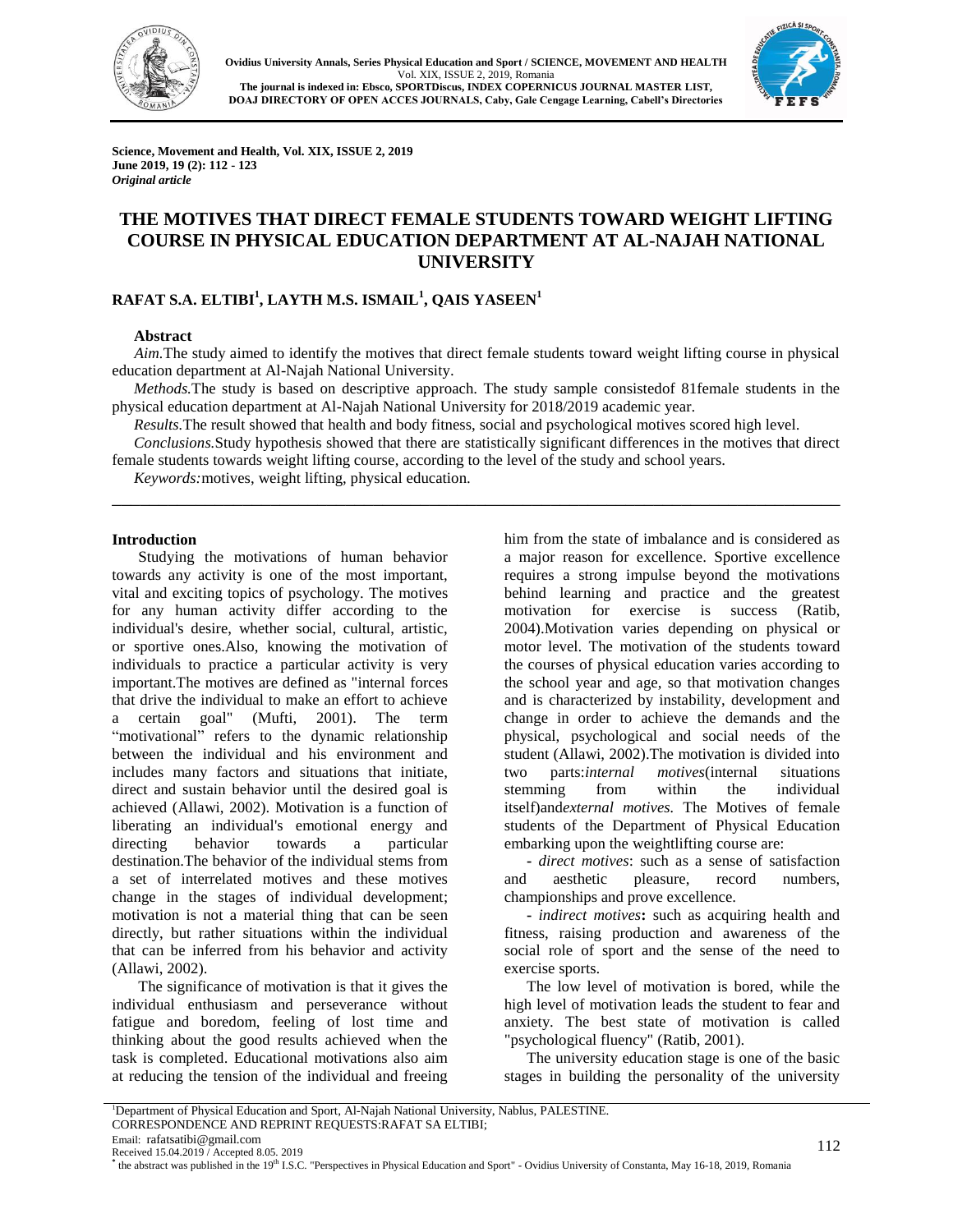



student, as it grants him different knowledge, experience and skills and helps prepare the student to meet the requirements of the society and carry out his duties to the fullest. In addition,the development of education cannot be achieved through the curriculum alone, but there must be a corresponding development in the rehabilitation and preparation of students before leaving to the community and to the labor market, as well as to prepare students properly for vocational training in optimal way, through courses , programs and plans affecting the work in an the ideal way. Teaching is a process of shaping meaningful learning. The teaching of materials in physical education contributes to the development of personal aspects, the collection of information and the formation of convictions in the values of society and the development of abilities and skills (Joghdom and Ibn Sha'lan, 2009). There is the idea of teaching the courses of physical education taught in closed rooms in universities, where there are effects of the teacher of physical education and where is a huge amount of human knowledge and these effects are reflected on students. It can be said that there are efforts to develop the teaching process in physical education in terms of curriculum development and programs, the development of study plans and the vocabulary of each course and the creation of the basic capabilities. All this work will not bear fruit unless we pay real attention to the courses in a way that meets the needs of different students(Al-Okour, 2014).

The female students' interest in weightlifting course stems from that weightlifting sport has many health benefits and advantages. Women have the belief that weight lifting burns fat. Exercise helps them burn more calories and the advantage of weightlifting increases the aesthetic shape of females and builds muscles. Moreover, weightlifting increases the production of hormones, including a hormone that helps stimulate brain communication and enhance its cognitive function, as well as strengthening bone strength and connective tissue. This strength will help mitigate injuries and maintain a strong body. It can help to relieve symptoms of back pain, arthritis, chronic pain, anti-aging (Allawi, 2002).

#### **Methods**

## **Problem of the study**

Since we are faculty members at An-Najah National University, we noticed that there is a tendency for female students towards the weightlifting course in the Department of Physical Education. However - the girls attend this course with certain internal motives rather than external motives. **Questions of the study:**

#### - What are the Motives of female students of the Department of Physical Education embarking upon the weightlifting course?

- Are there statistically significant differences at the level of significance 0.05 in motives of female students, attributed to the academic year?

### **The importance of the study**

Identifying the motives of female students of the Department of Physical Education embarking upon the weightlifting course is one of very few studies in the universities of Palestine, which dealt with this subject. The importance of this study is also limited to a sample of females only, in addition to enriching the Arabic library in this study to increase its value and benefit the interested faculty members.

### **Hypotheses of the study**

There are no statistically significant differences in the motives that direct female students towards weight lifting course in physical education department at Al-Najah National University according to the level of the study and school years.

## **Objective of the study**

The current study aimed at identifying the motives of female students embarking upon the weightlifting course at An-Najah National University, in addition to identifying the differences in these motives due to the variable of the academic year.

## *Terminology:*

**-***social motivations*: they are an internal hypothetical structure that arises from the emergence of individuals' needs that interact with other abilities to cause, direct and control the behavior of the individual within the desires of self-manifestation, social prominence, and self-realization;

**-** *psychological motivation*: it is a set of incentives in the behavior of the organism and psychologists use the term motivation to express the internal psychological state that drives the person towards certain behavior to achieve a goal; it is a driving force of behavior - for example, a student is studying and striving to achieve the goal of success and access to a particular social position and we conclude these motives from the behavior of an individual (Al-Ajrash, 2016);

- *physical education*: is the part of education that is done by the activity that uses the motor system of the human body, which results in the acquisition of some behavioral trends (Aazmi, 1996);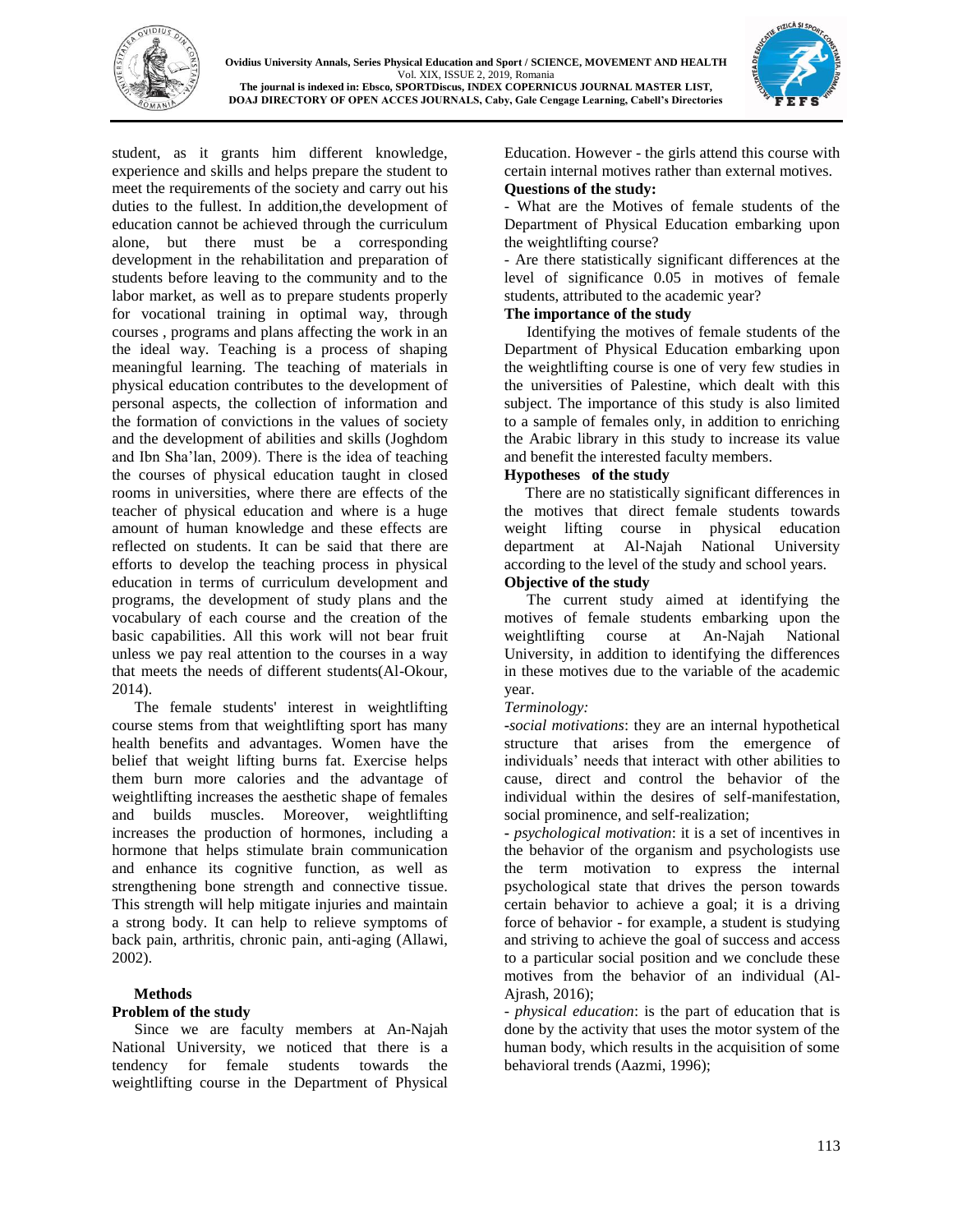



- *course:* describes the interactive tutorial offered across the university on how to learn and what are the core materials of the program.

## **Previous Studies**

The study of Trevor Egli, MS; Helen W. Bland, Bridget F. Melton and Daniel R. Czech, (2011) aimed to identify the Influence of Age, Sex, and Race on College Students' Exercise Motivation of Physical Activity, sample of the study consists of students from 156 sections of physical activity classes at a midsize university were recruited (n=2.199; 1.081 men, 1.118 women) in 2005-2006 and volunteered to complete the exercise motivation inventory. The Methodology of the study was quantitative; crosssectional descriptive research design was employed. The result showed that there are significant differences in 3 of 14 exercise motivational subscales by age (affiliation, health pressures, and ill health avoidance) ( $p<0.05$ ). Males were motivated by intrinsic factors (strength, competition, and challenge)  $p<0.05$ ) and females by extrinsic factors (ie, weight management and appearance)  $(p<0.05)$ . Conclusions: Significant differences for exercise motivations in college aged population by demographics were documented. Understanding these differences is important for college health professionals for programming strategies and promoting physical activity.

And M. Meenapriya, R. Gayathri, V. Vishnu Priya's (2018) study aimed to identify the Effect of regular exercises and health benefits among college students, Sample size for this study was 100. The survey questionnaire was filled in survey planet, and the link was sent to 100 college students to find the effect of daily exercises among them. The result of the survey was statistically analyzed. Results: Students with healthy lifestyle patterns have the benefits of losing weight, managing stress, and improving memory, focus, and concentration. The survey results indicate that most of the college students follow unhealthy lifestyle patterns and they do not regularly exercise. Conclusion: Since most of the college students do not spend much time for exercise, the unhealthy lifestyle still persists. This study has created awareness among the college students about the benefits of daily exercises on college students. While Pablo J., Alejandro R., Alexander G. (2018) examine the effect of a

motivational resistance trainingprograme on satisfying the individual's psychological needs, level of self-determination and body composition. A quasiexperimental study was performed with 47 volunteers (29 females, 18 males) of 67–75 years of age, divided into two groups: experimental  $(n=27)$  and control  $(n=20)$ . A 12-week intervention programe was performed, with a total of 36 sessions. The results of the inter-group analysis indicated significant differences in the post-test measurement between the experimental group and the control group (in favour of the experimental group) regarding basic psychological needs. The experimental group, in comparison to the control group, significantly decreased their percentage of fat mass and increased muscle mass. Body weight and BMI values increased in the control group, while significantly decreasing in the experimental group. In conclusion, the motivational resistance-training programe in the elderly gave rise to positive significant changes at the physical, psychological and social levels, according to the definition of health by the World Health Organization.

## **Methodology**

Descriptive approach has been used.

## **Study Population and sample**

The study population consists of female students were study in the physical education department at Al-Najah National University for academic year 2018/2019. We distributed 100 questionnaires for the female students, 81 were returned and 19 questionnaires were excluded from the analysis due to the unfinished information (table 1).The questionnaire consists of three sections:

- *section one*: demographic variables consist of level of the study "Bachelor, Master" and school years "first, second, third, fourth and more than four years";

- *section two*: scale ofthe motives that direct female students towards weight lifting course and it consist of three dimensions:

- *firstdimension***:** health and body fitness motives towards Weight Lifting Course, it contains the statements from 1-8;

- *second dimension*: social motives - contains the statements from 1-6;

- *third dimension*: psychological motives - it contains the statements from 1-7.

| <b>Table 1.</b> Demographic Characteristics for the study sample |                    |                  |       |  |  |
|------------------------------------------------------------------|--------------------|------------------|-------|--|--|
|                                                                  | Level of the study | <b>Frequency</b> | %     |  |  |
|                                                                  | <b>Bachelor</b>    | 63               | 77.8  |  |  |
|                                                                  | Master             | 18               | 22.2  |  |  |
|                                                                  | Total              | 81               | 100.0 |  |  |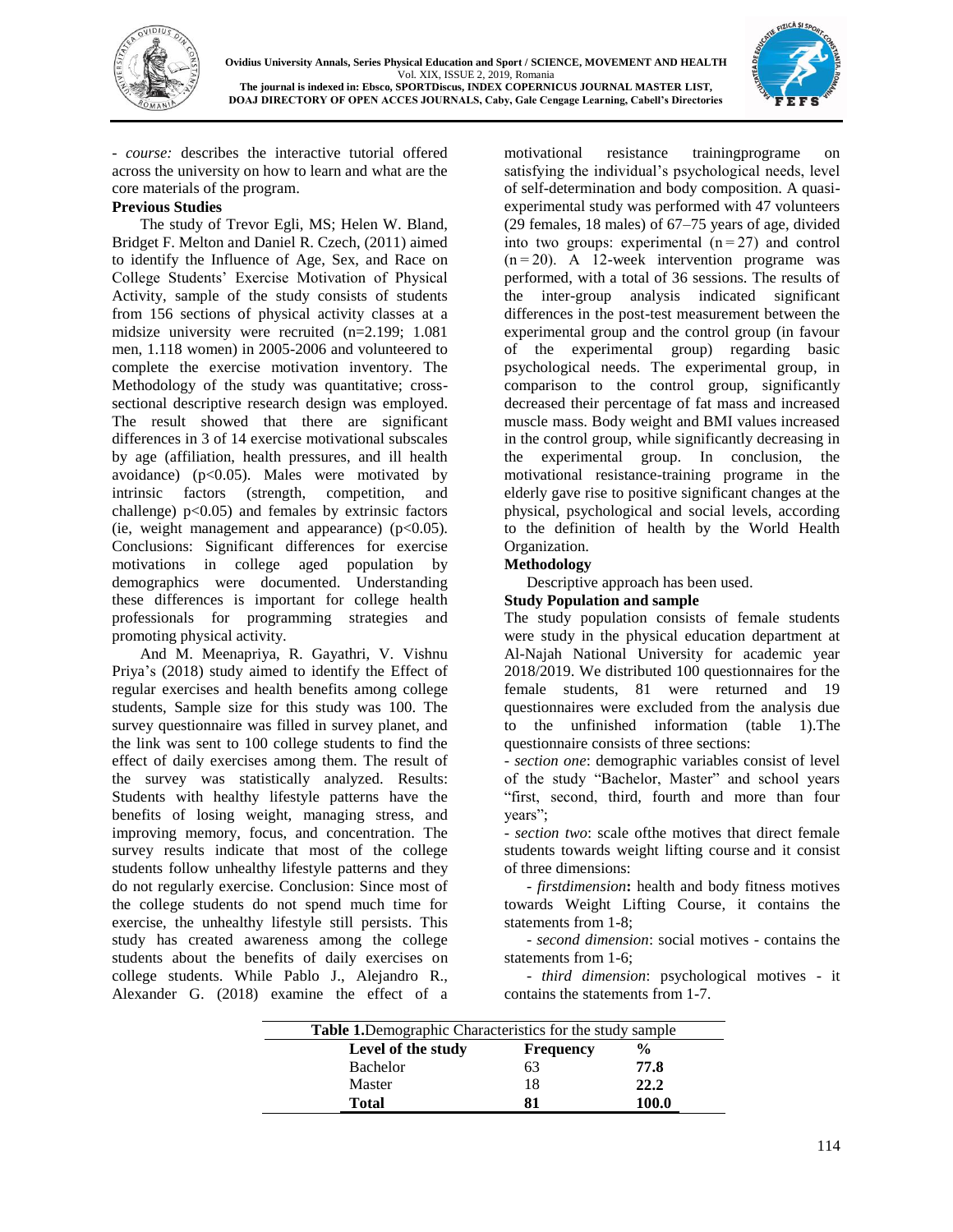

**Ovidius University Annals, Series Physical Education and Sport / SCIENCE, MOVEMENT AND HEALTH** Vol. XIX, ISSUE 2, 2019, Romania **The journal is indexed in: Ebsco, SPORTDiscus, INDEX COPERNICUS JOURNAL MASTER LIST,**



**DOAJ DIRECTORY OF OPEN ACCES JOURNALS, Caby, Gale Cengage Learning, Cabell's Directories**

| <b>School years</b>  |    |       |
|----------------------|----|-------|
| First                | 12 | 14.8  |
| Second               | 13 | 16.0  |
| Third                | 12 | 14.8  |
| Fourth               | 26 | 32.2  |
| More than four years | 18 | 22.2  |
| <b>Total</b>         |    | 100.0 |

### **Validity and Reliability of the study tool:**

The scale was submitted to a number of experts especially in sport, psychological and social science, to take their opinions, to re-word some paragraphs, and to calculate the stability of the instrument study. We used the equation of internal consistency using Cronbach's alpha test shown in table 2. Cronbach alpha for all variables were higher than (60%) which is acceptable in this research.

| Table 2. Cronbach's alpha for the study fields |                   |                              |  |  |  |  |
|------------------------------------------------|-------------------|------------------------------|--|--|--|--|
| <b>Dimension</b>                               | <b>Statements</b> | <b>CronbachAlpha</b><br>0.82 |  |  |  |  |
| <b>Health and body fitness motives</b>         | 1-8               |                              |  |  |  |  |
| <b>Social Motives.</b>                         | $1-6$             | 0.80                         |  |  |  |  |
| <b>Psychological motives</b>                   | 17                | 0.76                         |  |  |  |  |
| <b>All questions</b>                           |                   | 0.86                         |  |  |  |  |

#### **Data analysis techniques:**

To answer the study questions, a Statistical Package for Social Sciences (SPSS) was used and the following statistical techniques and tests were used:

1.frequencies and percentages to describe demographical variables;

2. Cronbach's Alpha reliability  $(\alpha)$  to measure the reliability of the study tool;

3.descriptive statistical techniques: these included means and standard deviations;

4.independent sample T-test, One Way ANOVA test and Shceffe test were used;

5.the research type scale included five Likert scale as follows:

| Strongly | Disagree | Neutral | Agree | Strongly |
|----------|----------|---------|-------|----------|
| disagree |          |         |       | agree    |
|          |          |         |       |          |

Relative importance, assigned due to:

 $Class Interval = Maximum Class - Minimum ClassN$ Number of Level

Class Interval = 
$$
\frac{5 - 1}{3} = \frac{4}{1} = 1.33
$$

The Low degree from 1.00- 2.33

- The Medium degree from 2.34 3.67
- The High degree from  $3.68 5.00$

#### **Results**

This section describes the results of the statistical analysis for the data collected according to the research questions. Data analysis includes a descriptive of the Means and Standard Deviations for the questions of the study; Independent Sample Ttest, One Way ANOVA test was used.

*Health and body fitness motives:* we used the arithmetic mean, standard deviation, item importance and importance level, as shown in table 3: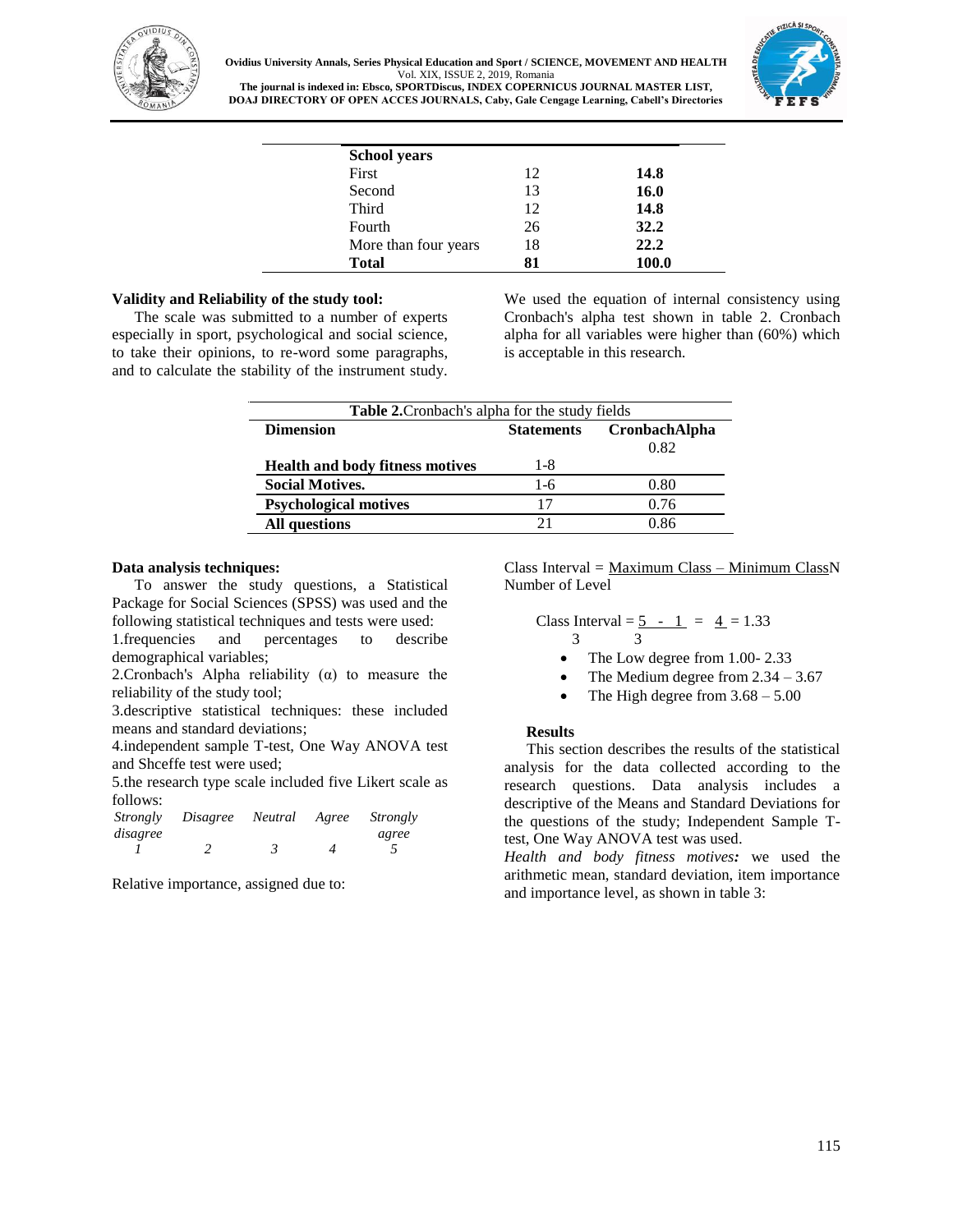



**Table 3.**Mean, standard deviation, item importance and importance level of the health and body fitness motives towards weight lifting course

| N <sub>0</sub>         | <b>Statements</b>                                                     | Mean | <b>Std.</b> deviation | <b>Item</b><br>importance   | <b>Importance</b><br>level |
|------------------------|-----------------------------------------------------------------------|------|-----------------------|-----------------------------|----------------------------|
|                        | Overall fitness gain                                                  | 4.56 | 0.87                  |                             | High                       |
| $\mathcal{D}_{\alpha}$ | Acquire a beautiful body texture                                      | 4.12 | 0.71                  | $\mathcal{D}_{\mathcal{L}}$ | High                       |
| $\overline{4}$         | Maintain my body from defects and<br>deformities                      | 4.11 | 0.95                  | 3                           | High                       |
| 8                      | Avoid manifestations of aging                                         | 4.06 | 1.12                  | 4                           | High                       |
| $\mathcal{F}$          | Gain muscle strength                                                  | 4.01 | 0.90                  | 5                           | High                       |
| 7                      | Get rid of body sagging                                               | 4.01 | 1.17                  | 5                           | High                       |
| 5                      | Maintain the ideal weight and get rid<br>of excess weight             | 4.00 | 0.99                  | 7                           | High                       |
| 6                      | Increase the body's ability to resist<br>fatigue and work efficiently | 3.96 | 1.05                  | 8                           | High                       |
|                        | <b>Total</b>                                                          | 4.10 | 0.72                  |                             | High                       |

The participant from female students showed that mean of *health and body fitness motives towards weight lifting course* was in the high level and the means values ranged between 4.56 – 3.96, where the whole dimension earned a total mean of 4.10, Paragraph 1, Overall fitness gain, earned the highest mean reaching 4.56, with standard deviation 0.87,

which is a level of High and paragraph 2,acquire a beautiful body texture, came in the second place. It earned a mean of 4.12, with standard deviation 0.71, which is a level of high.Paragraph 6, Increase the body's ability to resist fatigue and work efficiently, scored last. It earned a mean of 3.96 and a standard deviation 1.05, which is a level of high.

**Table 4**. Mean, standard deviation, item importance and importance level of social motives towards  $\sim 100$ 

| N <sub>0</sub> | <b>Statements</b>                                     | Mean | <b>Std.</b> deviation | <b>Item</b><br>importance | <b>Importance</b><br>level |
|----------------|-------------------------------------------------------|------|-----------------------|---------------------------|----------------------------|
| 4              | Social showoff                                        | 4.11 | 1.10                  |                           | High                       |
|                | Acquire new friends and<br>acquaintances              | 4.09 | 1.13                  | $\mathfrak{D}$            | High                       |
| 5              | Getting social acceptance with<br>others              | 4.07 | 1.10                  | 3                         | High                       |
| $\mathfrak{D}$ | Not to stay alone                                     | 4.05 | 1.09                  | 4                         | High                       |
| 6              | Keeping a sustainable<br>relationship with my friends | 4.04 | 1.15                  | 5                         | High                       |
| 3              | Gain respect for others                               | 3.99 | 1.07                  | 6                         | High                       |
|                | <b>Total</b>                                          | 4.06 | 0.85                  |                           | <b>High</b>                |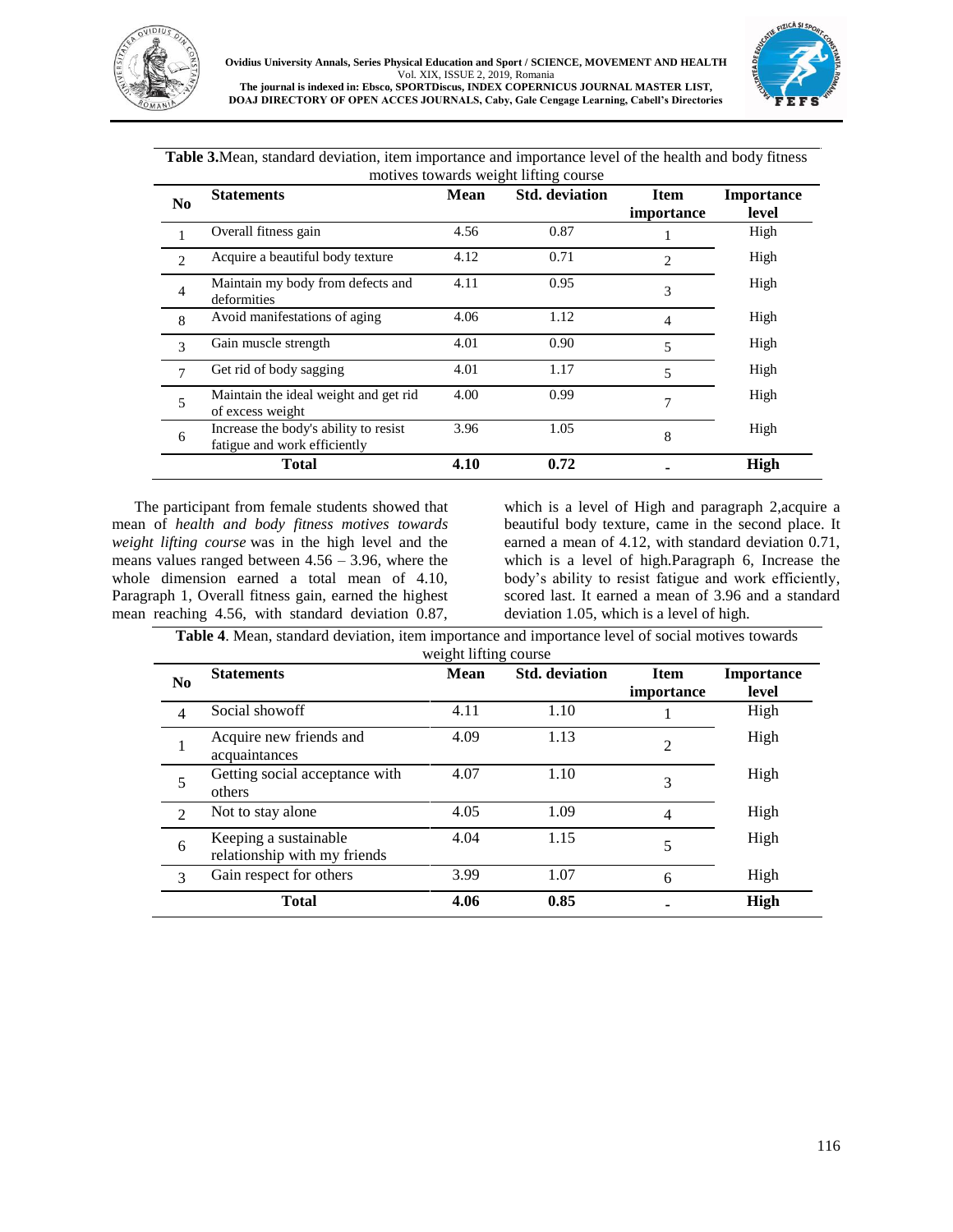



| towards weight lifting course |                                                      |             |                       |                           |                     |  |
|-------------------------------|------------------------------------------------------|-------------|-----------------------|---------------------------|---------------------|--|
| N <sub>0</sub>                | <b>Statements</b>                                    | <b>Mean</b> | <b>Std.</b> deviation | <b>Item</b><br>importance | Importance<br>level |  |
| $\mathcal{D}_{\mathcal{L}}$   | Increase my own confidence                           | 4.22        | 1.11                  |                           | High                |  |
| 6                             | Enjoyment, pleasure and self-<br>entertainment       | 4.12        | 1.02                  | $\overline{2}$            | High                |  |
| 7                             | Sense of security                                    | 4.06        | 0.98                  | 3                         | High                |  |
| 5                             | Strengthened will and self-<br>reliance              | 4.05        | 0.97                  | $\overline{4}$            | High                |  |
|                               | Getting rid of psychological<br>stress and pressures | 4.01        | 1.17                  | 5                         | High                |  |
| 3                             | Self-affirmation                                     | 3.96        | 1.12                  | 6                         | High                |  |
| 4                             | Relax and get rid of excess<br>energy                | 3.96        | 1.08                  | 7                         | High                |  |
|                               | <b>Total</b>                                         | 4.06        | 0.81                  |                           | High                |  |

**Table 5.**Mean, standard deviation, item importance and importance level of psychological motives

The participant from female students' showed that mean of *social motives towards weight lifting course was in the high level* and the means values ranged between 4.11 – 3.99, where the whole dimension earned a total mean of 4.06, paragraph 4 (social show off) earned the highest mean reaching (4.11), with standard deviation 1.10, which is a level of High.

The participant from female students' showed that mean of *psychological motives towards weight lifting course* was in the high level and the means values ranged between 4.22 – 3.96, where the whole dimension earned a total mean of 4.06, paragraph 2 (Increase my own confidence) earned the highest mean reaching 4.22, with standard deviation 1.11, which is a level of High.Paragraph 6 (Enjoyment, pleasure and self - entertainment) came in the second place. It earned a mean of 4.12, with standard deviation 1.02, which is a level of high.

Paragraph 4 (Relax and get rid of excess energy) scored last. It earned a mean of (3.96) and a standard deviation 1.08, which is a level of high (table 5).

Paragraph 1 (acquire new friends and acquaintances) came in the second Place.

It earned a mean of (4.09), with standard deviation (1.13), which is a level of high.Paragraph (3) (Gain respect for others) scored last. It earned a mean of (3.99), and a standard deviation (1.07), which is a level of high (table 4).

## **Hypothesis test:**

H0: There are no statistically significant differences in the motives that direct female students towards weight lifting course in physical education department at Al-Najah National University according to the level of the study and school years

## *1- Level of the study (Bachelor, Master)*

We used Independent Sample T-test to show the statistically significant differences in the motives that direct female students towards weight lifting course in physical education department at Al-Najah National University according to the level of the study and table 6 shows the result: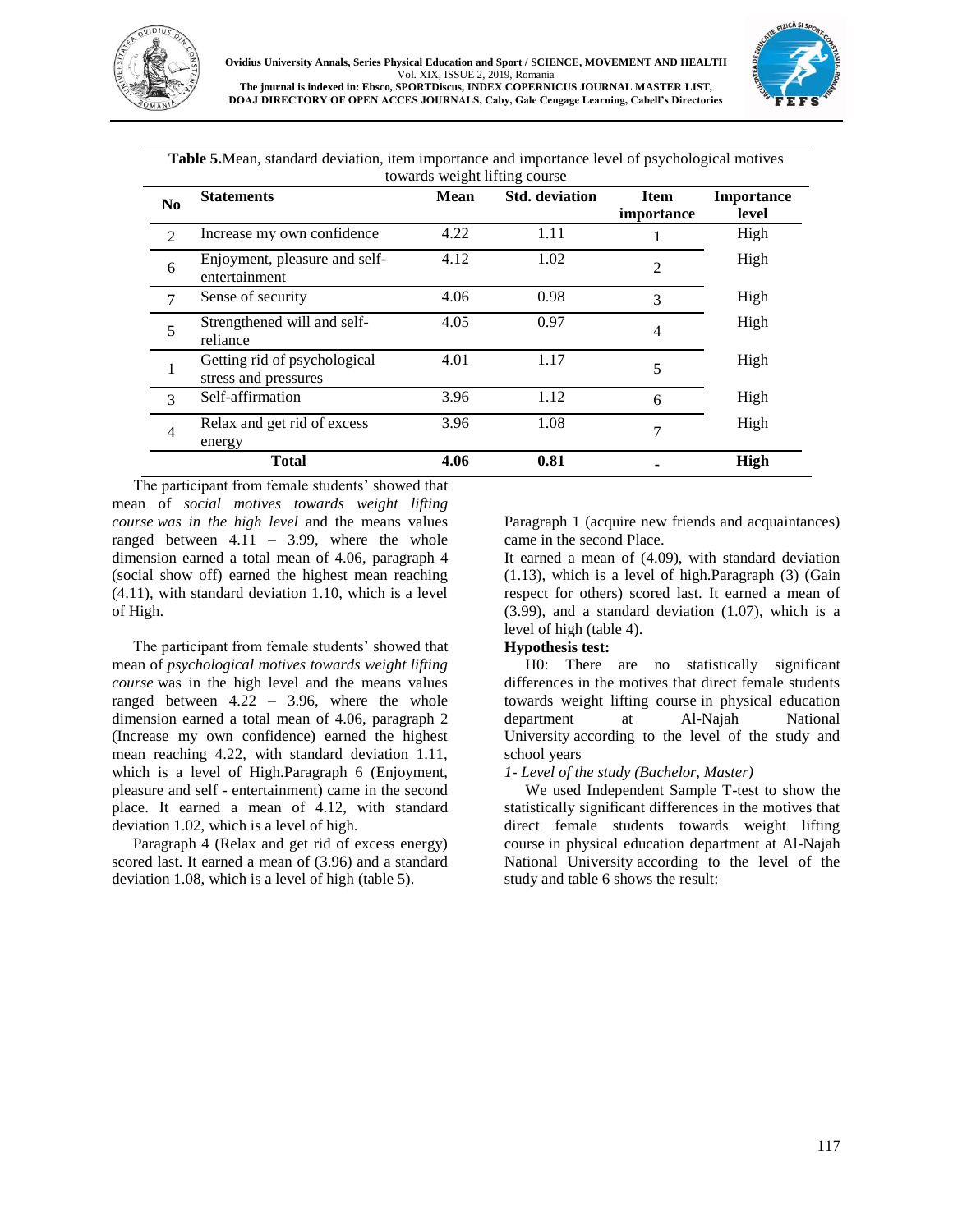

## **Ovidius University Annals, Series Physical Education and Sport / SCIENCE, MOVEMENT AND HEALTH** Vol. XIX, ISSUE 2, 2019, Romania **The journal is indexed in: Ebsco, SPORTDiscus, INDEX COPERNICUS JOURNAL MASTER LIST,**

**DOAJ DIRECTORY OF OPEN ACCES JOURNALS, Caby, Gale Cengage Learning, Cabell's Directories**



| <b>Table 6.</b> Independent Sample T-test |                       |    |             |                          |          |    |          |
|-------------------------------------------|-----------------------|----|-------------|--------------------------|----------|----|----------|
|                                           | Level of the<br>study | N  | <b>Mean</b> | Std.<br><b>Deviation</b> | t        | df | Sig.     |
| <b>Healthandbody</b>                      | <b>Bachelor</b>       | 63 | 3.99        | 0.77                     | $-2.691$ |    | $0.009*$ |
|                                           | Master                | 18 | 4.49        | 0.31                     |          | 79 |          |
| <b>Socialmotives</b>                      | <b>Bachelor</b>       | 63 | 3.94        | 0.91                     | $-2.402$ |    | $0.019*$ |
|                                           | Master                | 18 | 4.47        | 0.44                     |          | 79 |          |
| <b>Psychologicalmotives</b> Bachelor      |                       | 63 | 3.93        | 0.85                     | $-2.865$ |    | $0.005*$ |
|                                           | Master                | 18 | 4.52        | 0.37                     |          | 79 |          |
| <b>Total</b>                              | <b>Bachelor</b>       | 63 | 3.95        | 0.75                     | $-2.990$ |    | $0.004*$ |
|                                           | Master                | 18 | 4.49        | 0.26                     |          | 79 |          |

N, number of subjects; t, computed test statistic; df, degrees of freedom; Sig, p-value corresponding to the given test statistic and degrees of freedom

Table 6 showed that there are statistically significant differences in the motives that direct female students towards weight lifting course in physical education department at Al-Najah National University according to the level of the study, (t) values were  $(-2.691, -2.402, -2.865, -2.990)$ respectively for health and body, social motives, psychological motives and total scale, its significant at level of 0.05 and the variance in the means values were in favor of Master degree, that assure rejection of the null hypothesis.

#### **\*significant at level of (0.05)**

### *2 - School years (First, Second, Third, Fourth, More than four years*

We used Means, Standard Deviation, One Way ANOVA and Scheffe test to show the statistically significant differences in the motives that direct female students towards weight lifting course in physical education department at Al-Najah National University according to the school years - table 7.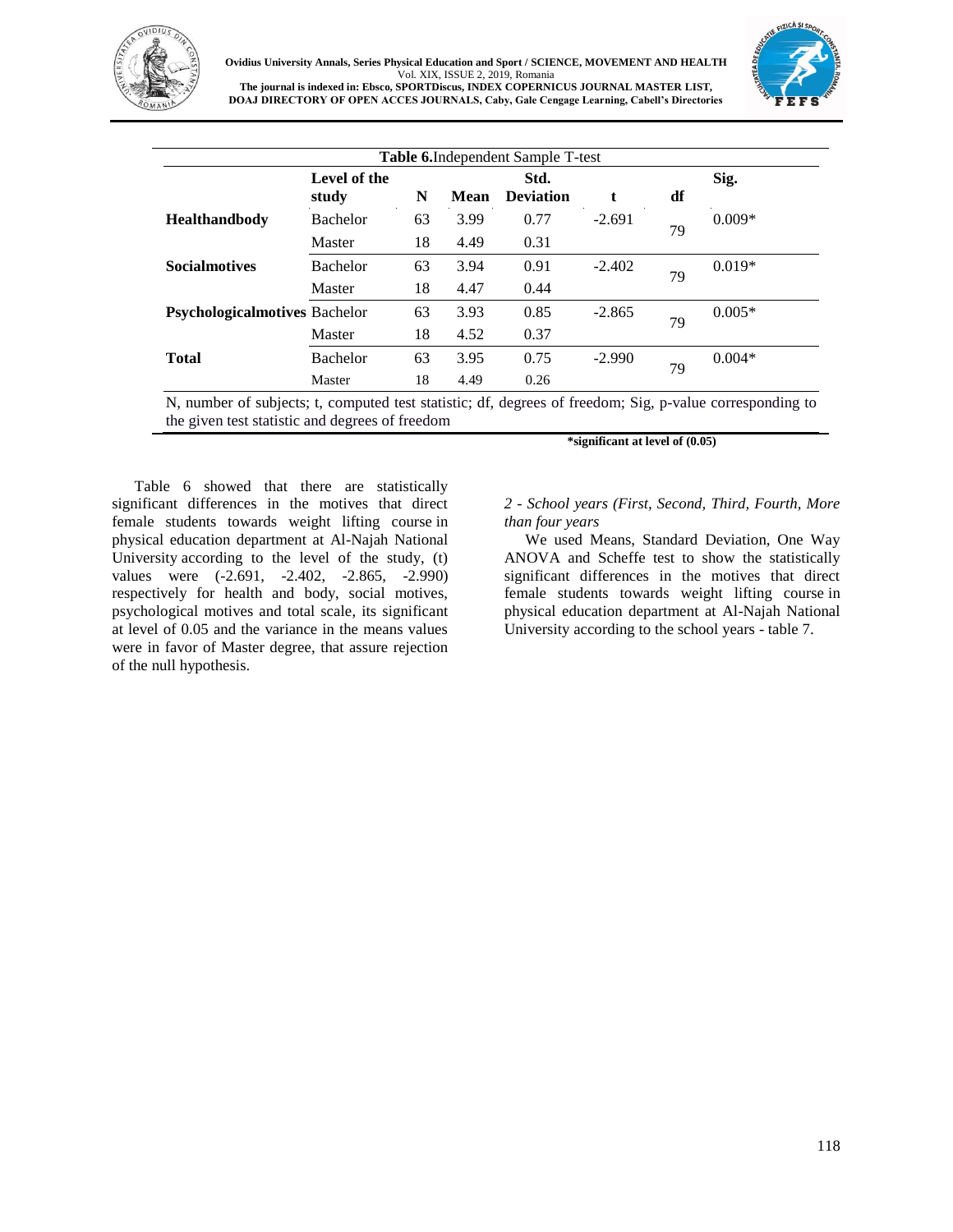



| <b>Motives</b>               | <b>School years</b> |           |             |                       |
|------------------------------|---------------------|-----------|-------------|-----------------------|
|                              |                     | ${\bf N}$ | <b>Mean</b> | <b>Std. Deviation</b> |
| Health_and_body              | first year          | 12        | 3.44        | 0.74                  |
|                              | second year         | 13        | 4.22        | 0.57                  |
|                              | third year          | 12        | 3.98        | 0.66                  |
|                              | fourth year         | 26        | 4.14        | 0.82                  |
|                              | more than 4 years   | 18        | 4.49        | 0.31                  |
|                              | <b>Total</b>        | 81        | 4.10        | 0.72                  |
| <b>Social_motives</b>        | first year          | 12        | 2.96        | 1.20                  |
|                              | second year         | 13        | 4.13        | 0.63                  |
|                              | third year          | 12        | 4.21        | 0.73                  |
|                              | fourth year         | 26        | 4.17        | 0.65                  |
|                              | more than 4 years   | 18        | 4.47        | 0.44                  |
|                              | <b>Total</b>        | 81        | 4.06        | 0.85                  |
| <b>Psychological_motives</b> | first year          | 12        | 3.11        | 1.10                  |
|                              | second year         | 13        | 4.31        | 0.49                  |
|                              | third year          | 12        | 4.08        | 0.67                  |
|                              | fourth year         | 26        | 4.04        | 0.72                  |
|                              | more than 4 years   | 18        | 4.52        | 0.37                  |
|                              | <b>Total</b>        | 81        | 4.06        | 0.81                  |
| <b>Total</b>                 | first year          | 12        | 3.17        | 0.96                  |
|                              | second year         | 13        | 4.22        | 0.28                  |
|                              | third year          | 12        | 4.09        | 0.61                  |
|                              | fourth year         | 26        | 4.12        | 0.65                  |
|                              | more than 4 years   | 18        | 4.49        | 0.26                  |
|                              | <b>Total</b>        | 81        | 4.07        | 0.71                  |

**Table 7.**Descriptive Analysis for means values and standard deviation to the respondents

Table 7 showed that there were variances in the means values about the motives that direct female students towards weight lifting course in physical education department at Al-Najah National University according to the school years and to identify the statistically significant differences we used One Way ANOVA test.

Table 8 shows that there are statistically significant differences in the motives that direct female students towards weight lifting course in physical education department at Al-Najah National University according to the school years, F values were 4.865, 8.645, 8.053, 9.420 for the health and body, social motives, psychological motives, and the total and it's significant at level of 0.05.

Scheffe test was used to show the source of the variance between respondents according to the school years, and the result showed that the variance of the motives that direct female students towards weight lifting course in physical education department at Al-Najah National University was in favor of school year more than four years, as shown in table 9, that assure rejection of the null hypothesis.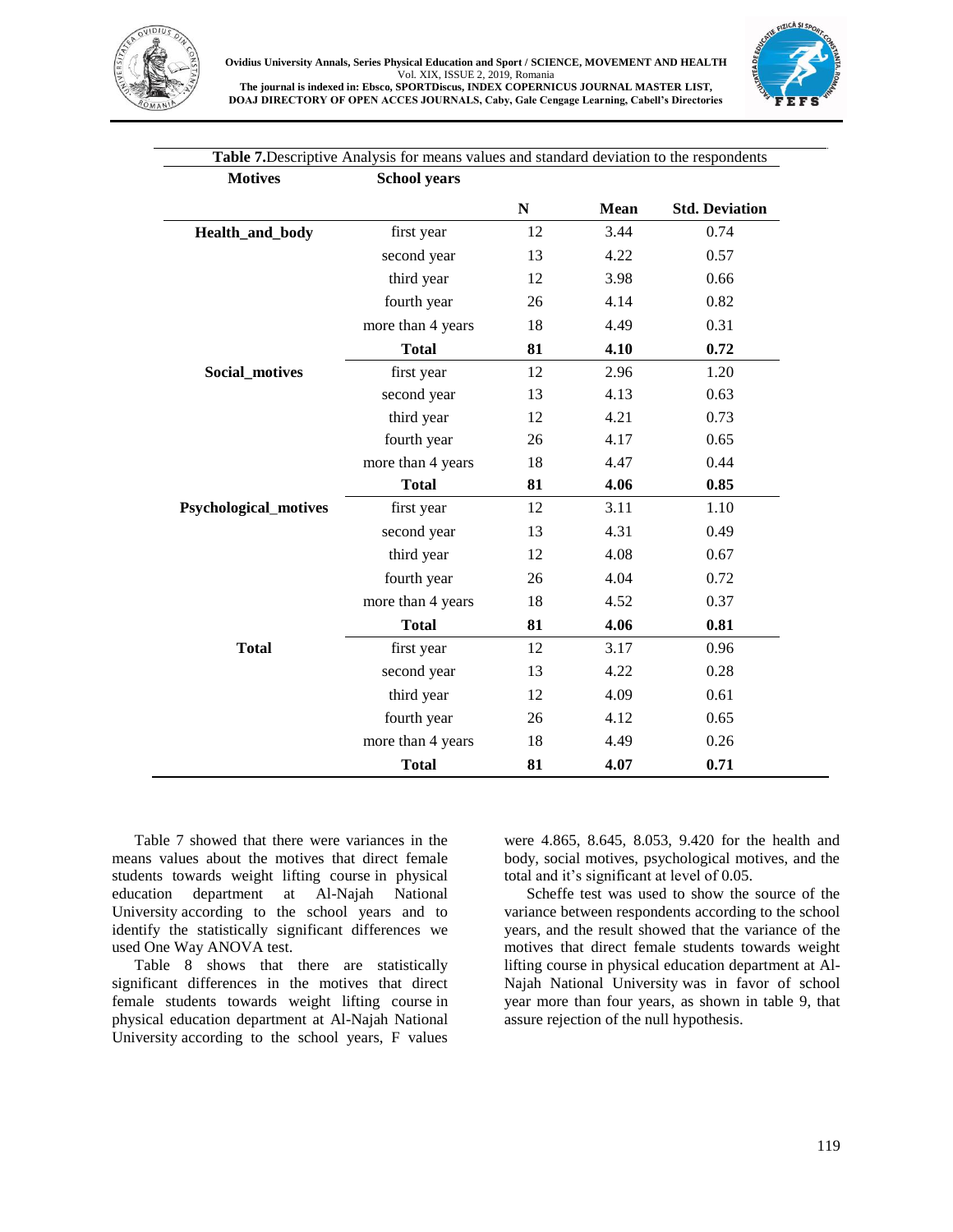

#### **Ovidius University Annals, Series Physical Education and Sport / SCIENCE, MOVEMENT AND HEALTH** Vol. XIX, ISSUE 2, 2019, Romania **The journal is indexed in: Ebsco, SPORTDiscus, INDEX COPERNICUS JOURNAL MASTER LIST, DOAJ DIRECTORY OF OPEN ACCES JOURNALS, Caby, Gale Cengage Learning, Cabell's Directories**



|                              |                       | Table 8. One Way ANOVA test |                |                    |       |         |
|------------------------------|-----------------------|-----------------------------|----------------|--------------------|-------|---------|
|                              |                       | <b>Sum of Squares</b>       | df             | <b>Mean Square</b> | F     | Sig.    |
| <b>Health and body</b>       | <b>Between Groups</b> | 8.463                       | $\overline{4}$ | 2.116              | 4.865 | $.002*$ |
|                              | Within Groups         | 33.052                      | 76             | .435               |       |         |
|                              | <b>Total</b>          | 41.514                      | 80             |                    |       |         |
| <b>Social motives</b>        | <b>Between Groups</b> | 18.279                      | 4              | 4.570              | 8.645 | $.000*$ |
|                              | <b>Within Groups</b>  | 40.174                      | 76             | .529               |       |         |
|                              | Total                 | 58.453                      | 80             |                    |       |         |
| <b>Psychological motives</b> | <b>Between Groups</b> | 15.451                      | 4              | 3.863              | 8.053 | $.000*$ |
|                              | Within Groups         | 36.454                      | 76             | .480               |       |         |
|                              | <b>Total</b>          | 51.905                      | 80             |                    |       |         |
| Total                        | <b>Between Groups</b> | 13.357                      | 4              | 3.339              | 9.420 | $.000*$ |
|                              | Within Groups         | 26.939                      | 76             | .354               |       |         |
|                              | Total                 | 40.296                      | 80             |                    |       |         |

\*significant at level of (0.05);

F, the test statistic for a One-Way ANOVA.

|                           |                 | Table 9. Scheffe test for multiple comparison |                              |       |
|---------------------------|-----------------|-----------------------------------------------|------------------------------|-------|
| <b>Dependent Variable</b> | (I) School year | (J) School year                               | <b>Mean Difference (I-J)</b> | Sig.  |
| <b>Health and body</b>    | first year      | second year                                   | $-0.78365$                   | .077  |
|                           |                 | third year                                    | $-.54167$                    | .407  |
|                           |                 | fourth year                                   | $-70673$                     | .061  |
|                           |                 | more than 4 years                             | $-1.05556$                   | .002  |
|                           | second year     | first year                                    | .78365                       | .077  |
|                           |                 | third year                                    | .24199                       | .932  |
|                           |                 | fourth year                                   | .07692                       | .998  |
|                           |                 | more than 4 years                             | $-.27190$                    | .863  |
|                           | third year      | first year                                    | .54167                       | .407  |
|                           |                 | second year                                   | $-.24199$                    | .932  |
|                           |                 | fourth year                                   | $-16506$                     | .972  |
|                           |                 | more than 4 years                             | $-0.51389$                   | .366  |
|                           | fourth year     | first year                                    | .70673                       | .061  |
|                           |                 | second year                                   | $-.07692$                    | .998  |
|                           |                 | third year                                    | .16506                       | .972  |
|                           |                 | more than 4 years                             | $-.34882$                    | .565  |
|                           | more than 4     | first year                                    | 1.05556                      | .002  |
|                           | years           | second year                                   | .27190                       | .863  |
|                           |                 | third year                                    | .51389                       | .366  |
|                           |                 | fourth year                                   | .34882                       | .565  |
| <b>Social motives</b>     | first year      | second year                                   | $-1.16987$                   | .005  |
|                           |                 | third year                                    | $-1.25000$                   | .003  |
|                           |                 | fourth year                                   | $-1.21474$ <sup>*</sup>      | .000  |
|                           |                 | more than 4 years                             | $-1.51389$                   | .000  |
|                           | second year     | first year                                    | 1.16987                      | .005  |
|                           |                 | third year                                    | $-.08013$                    | .999  |
|                           |                 | fourth year                                   | $-.04487$                    | 1.000 |
|                           |                 | more than 4 years                             | $-.34402$                    | .792  |
|                           | third year      | first year                                    | 1.25000                      | .003  |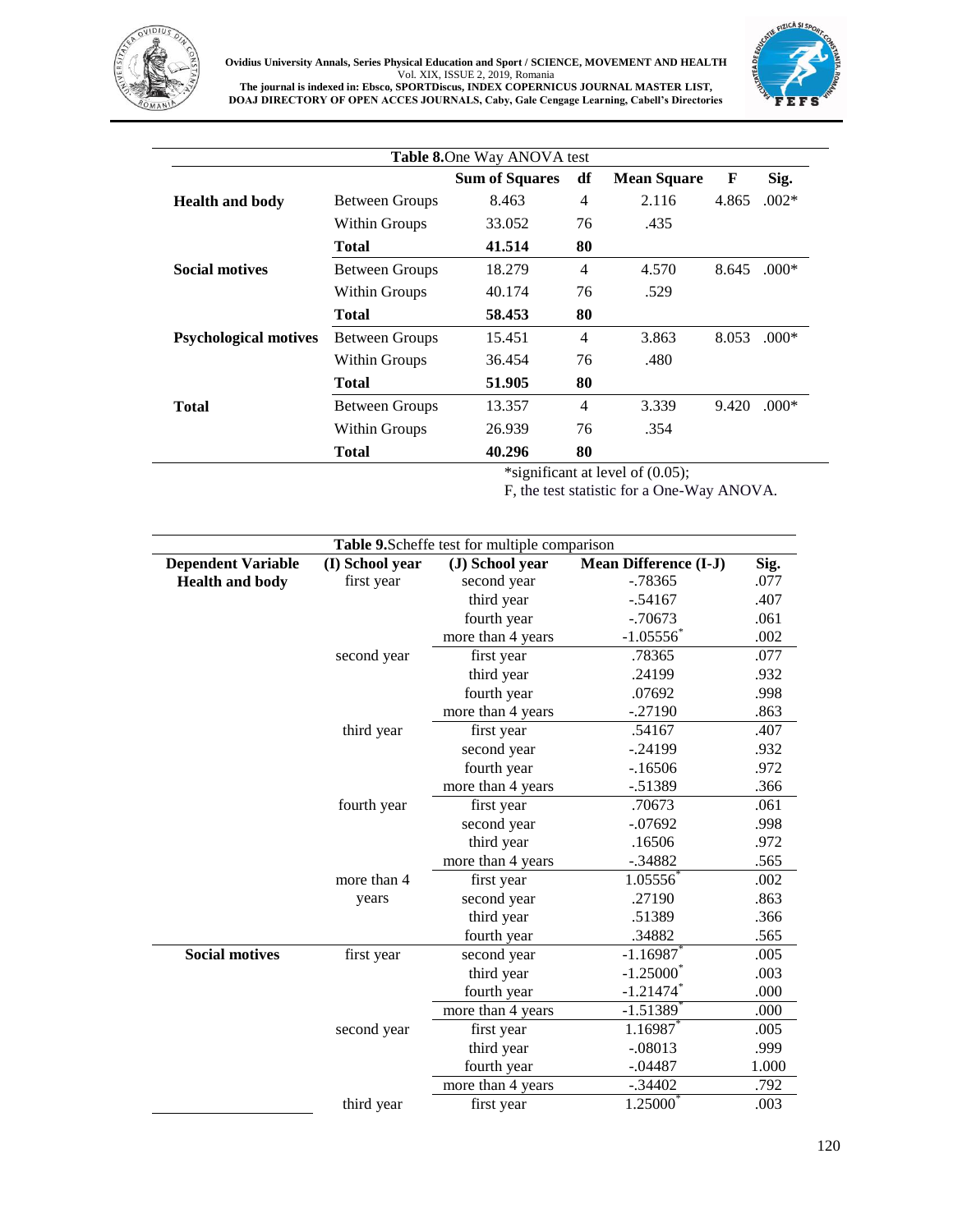

**Ovidius University Annals, Series Physical Education and Sport / SCIENCE, MOVEMENT AND HEALTH** Vol. XIX, ISSUE 2, 2019, Romania **The journal is indexed in: Ebsco, SPORTDiscus, INDEX COPERNICUS JOURNAL MASTER LIST,**

**DOAJ DIRECTORY OF OPEN ACCES JOURNALS, Caby, Gale Cengage Learning, Cabell's Directories**



|               |             | second year       | .08013                  | .999  |
|---------------|-------------|-------------------|-------------------------|-------|
|               |             | fourth year       | .03526                  | 1.000 |
|               |             | more than 4 years | $-.26389$               | .917  |
|               | fourth year | first year        | 1.21474                 | .000  |
|               |             | second year       | .04487                  | 1.000 |
|               |             | third year        | $-.03526$               | 1.000 |
|               |             | more than 4 years | $-.29915$               | .772  |
|               | more than 4 | first year        | 1.51389                 | .000  |
|               | years       | second year       | .34402                  | .792  |
|               |             | third year        | .26389                  | .917  |
|               |             | fourth year       | .29915                  | .772  |
| Psychological | first year  | second year       | $-1.20055$              | .002  |
| motives       |             | third year        | $-.97619$ <sup>*</sup>  | .024  |
|               |             | fourth year       | $-.93132$ <sup>*</sup>  | .008  |
|               |             | more than 4 years | $-1.40873$              | .000  |
|               | second year | first year        | 1.20055                 | .002  |
|               |             | third year        | .22436                  | .956  |
|               |             | fourth year       | .26923                  | .859  |
|               |             |                   | $-.20818$               | .953  |
|               |             | more than 4 years |                         |       |
|               | third year  | first year        | $.97619$ <sup>*</sup>   | .024  |
|               |             | second year       | $-.22436$               | .956  |
|               |             | fourth year       | .04487                  | 1.000 |
|               |             | more than 4 years | $-0.43254$              | .593  |
|               | fourth year | first year        | .93132                  | .008  |
|               |             | second year       | $-.26923$               | .859  |
|               |             | third year        | $-.04487$               | 1.000 |
|               |             | more than 4 years | $-.47741$               | .292  |
|               | more than 4 | first year        | 1.40873                 | .000  |
|               | years       | second year       | .20818                  | .953  |
|               |             | third year        | .43254                  | .593  |
|               |             | fourth year       | .47741                  | .292  |
| <b>Total</b>  | first year  | second year       | $-1.05136$              | .002  |
|               |             | third year        | $-.92262$ <sup>*</sup>  | .010  |
|               |             | fourth year       | $-.95093$               | .001  |
|               |             | more than 4 years | $-1.32606$ <sup>*</sup> | .000  |
|               | second year | first year        | 1.05136                 | .002  |
|               |             | third year        | .12874                  | .990  |
|               |             | fourth year       | .10043                  | .993  |
|               |             | more than 4 years | $-.27470$               | .807  |
|               | third year  | first year        | $.92262$ <sup>*</sup>   | .010  |
|               |             | second year       | $-12874$                | .990  |
|               |             | fourth year       | $-.02831$               | 1.000 |
|               |             | more than 4 years | $-.40344$               | .512  |
|               | fourth year | first year        | .95093*                 | .001  |
|               |             | second year       | $-.10043$               | .993  |
|               |             | third year        | .02831                  | 1.000 |
|               |             | more than 4 years | $-.37513$               | .384  |
|               | more than 4 | first year        | 1.32606                 | .000  |
|               | years       | second year       | .27470                  | .807  |
|               |             | third year        | .40344                  | .512  |
|               |             | fourth year       | .37513                  | .384  |
|               |             |                   |                         |       |

\*. The mean difference is significant at the 0.05 level.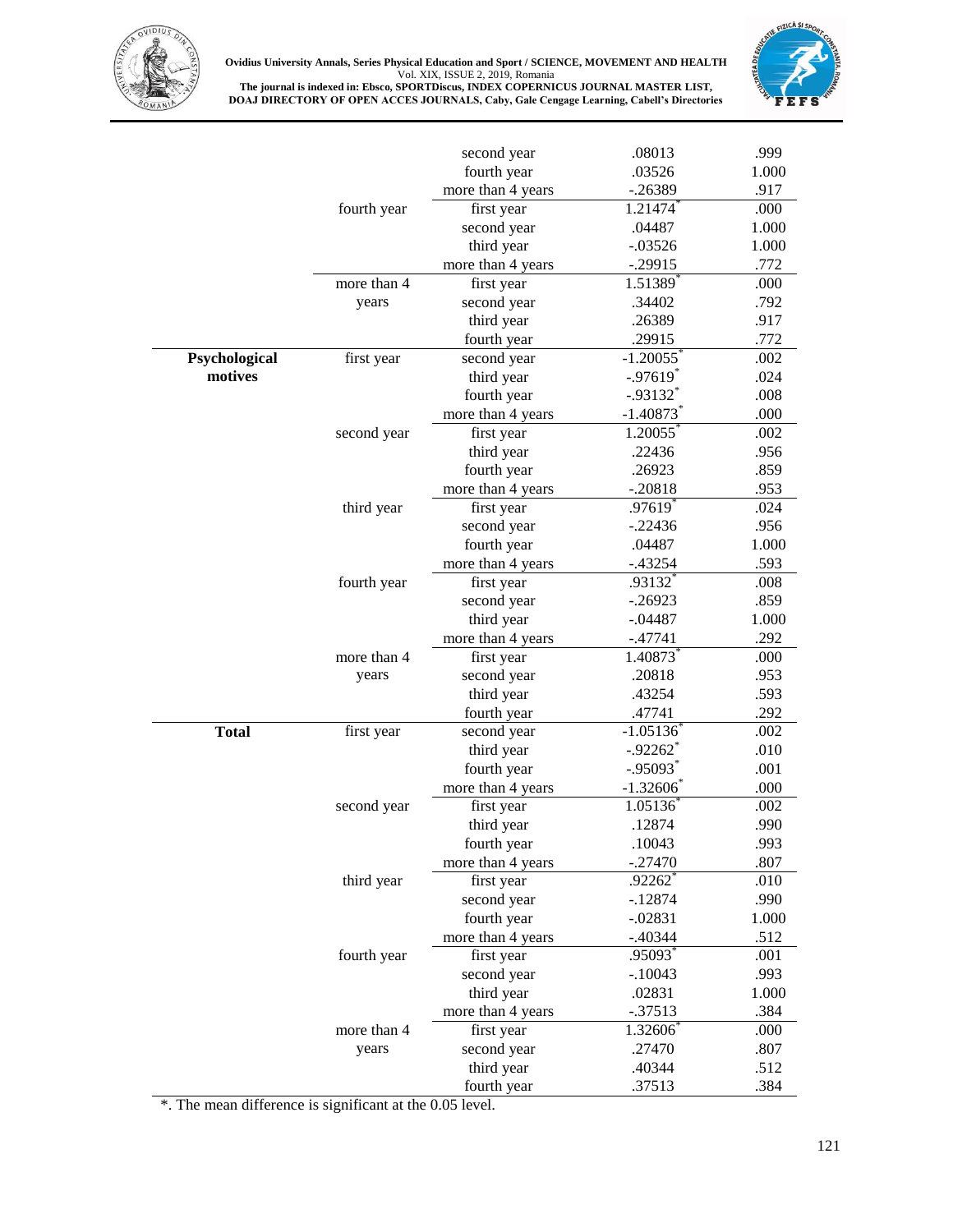



## **Discussion**

The results of the study showed that the motives of female students of the Department of Physical Education on weight lifting course at An-Najah National University is high level from the point of view of the sample members of the study; the Health and body fitness motives towards Weight Lifting Course came on the first place, while psychological and social motives came in the second place. This result is due to the fact that the students pay attention primarily to their physique and to how they can get the beautiful sculpted body in a good way; in the same context, students look at a beautiful body in light of good health.

It also shows that social motives that attract female students were of high level from the point of view of the sample members of the study; this result may be attributed to the female students' desire in social showoff to the male students in the university, to make the individual receive social acceptance, which leads to acquire new friends and acquaintances, leading to having many individuals become more interested in practicing sports and gain beautiful and attractive body. Therefore, they need adequate information gained from the physical education department female students in An-Najah National University.

The results also showed that psychological motivation is very important in the turnout to the weight lifting course for the female students.These results may attributed to the fact that weight lifting increases the confidence of the individual himself, exercising improves both physical and mental strength, especially that weightlifting increases the personal achievements, leading to raising self-esteem and self-confidence, according to many studies, where it turns out that there is a relationship between exercise and increase in self-confidence. It is so suggested that sports should be in the daily task list that needs to be done regularly, along with sufficient sleep and proper nutrition to obtain positive effects, increasing self-esteem of the individual, which will lead to enjoyment, pleasure and self-recreation.

Result showed that there are statistically significant differences in the motives that direct female students towards weight lifting course in physical education department at Al-Najah National University according to the level of the study and the variant was in favor of MA female student; this result is attributed to the increased awareness of the students regarding weightlifting importance and benefits, since they had gained adequate information in the previous bachelor degree level and the

practical experience they gained during their work in the body fitness clubs.

The results also showed, that there are statistically significant differences in the motives that direct female students towards weight lifting course according to the school years; the variant was in favor of the senior year female students and this indicates that this category of female students had been saturated from theoretical and basic information which point out the importance of weightlifting benefits and its effect on the body and physical fitness.

## **Conclusions**

Despite the high level of motivation for female students towards weight lifting course at AnNajah University, it takes a lot of time in regular exercises for the students reach the desired goal and achieve the goals of weight-lifting.

## **References**

- Aazmi M, 1996, Methods of development and implementation of physical education lessons. Press victory.
- Al-Ajrash H, 2016, Factors affecting the effectiveness of the educational process.
- Al-Burini A, Al-Amin M, 2010, The effect of using different kinds of feedback in developing the basic skills of volleyball.Zaqaziq Journal of Research, Vol. 32 (3) Cairo, Egypt, p. 77-95.
- Allawi M, 2002, Psychology -training and sports competition, Dar al-Fikr al-Arabi, Egypt.
- Al-Okour A, 2014, The effect of teaching volleyball courses on enhancing the educational skills of the students of the faculty of physical education at Yarmouk University. Al-Manara Magazine, Volume 20 (2) / b. Al - Bayt University, p. 250- 261.
- Egli MS, Bland WH, Melton BF and Czech DR, (2011), The Influence of Age, Sex and Race on College Students' Exercise Motivation of Physical Activity, Journal of American College Health, Vo. 59, No.5, pp 399-406.
- JoghdomIbn Sha'lan, Abd-Al-Majeed, 2009, Evaluation of the performance of the teacher of physical education in the secondary stage in light of the competency approach, unpublished master thesis. HassibaBenali University, Algeria, p. 2-4.
- Meenapriya M, Gayathri R, Priya VV, (2018), Effect of regular exercises and health benefits among college students, Drug Invention Today, Vol. 10 Issue 7, pp 1094-1096.
- Mufti H, 2001,Modern sports training: planning, implementation and leadership.  $2<sup>nd</sup>$  edition, Dar al-Fikr al-Arabi, Egypt.